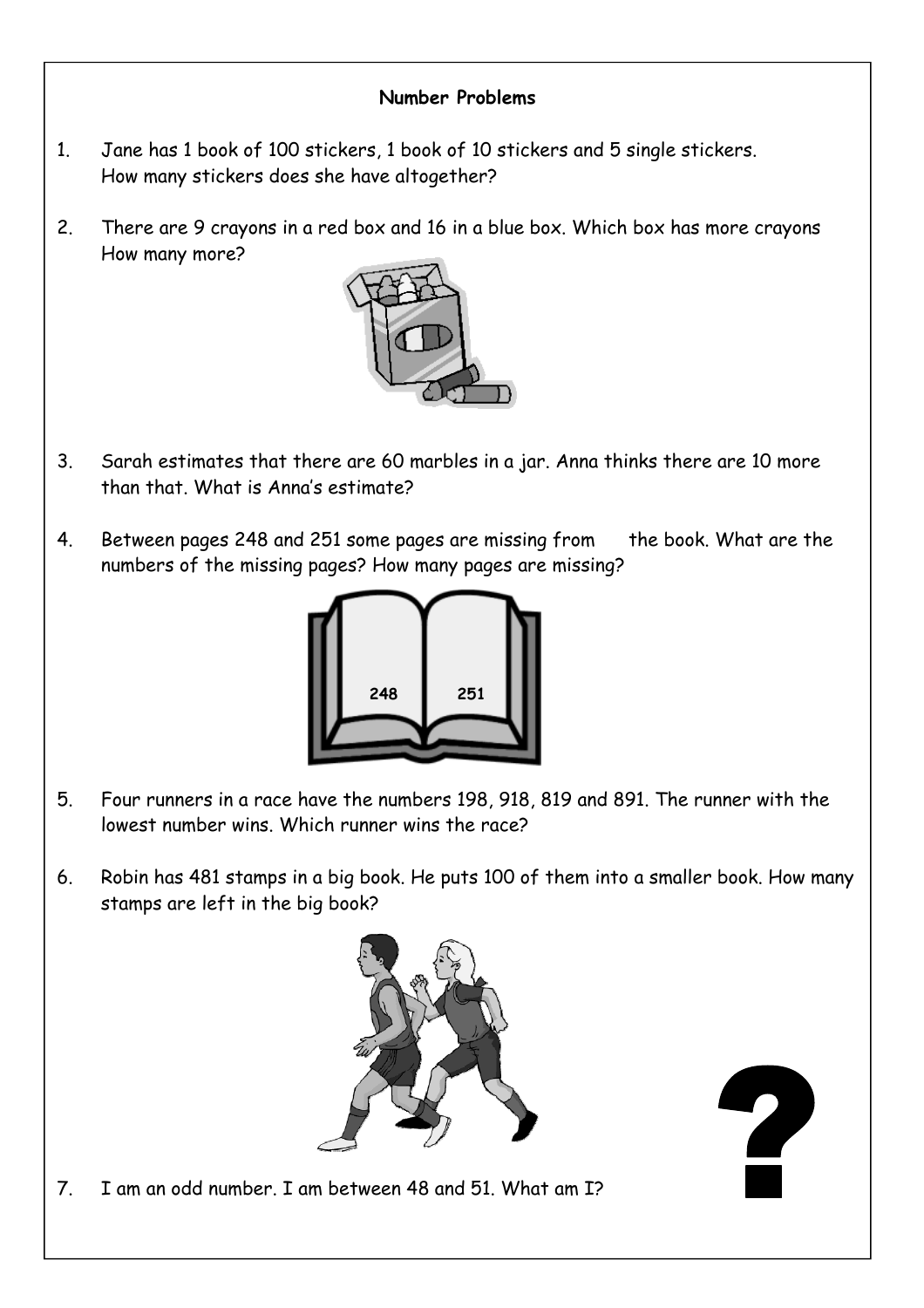

 Name………………………………………………  $\text{P}$   $\text{P}$   $\text{P}$   $\text{P}$   $\text{P}$   $\text{P}$   $\text{P}$   $\text{P}$   $\text{P}$   $\text{P}$   $\text{P}$   $\text{P}$   $\text{P}$   $\text{P}$   $\text{P}$   $\text{P}$   $\text{P}$   $\text{P}$   $\text{P}$   $\text{P}$   $\text{P}$   $\text{P}$   $\text{P}$   $\text{P}$   $\text{P}$   $\text{P}$   $\text{P}$   $\text{P$ 

- 1. The result of a rugby match was 9 points  $\bigcup \mathbb{U} \subset \mathbb{V}$  is a contract to 4. What was the difference between
- 2. A baker has 10 tarts for sale. He sells 2 of them. How many tarts has he got left?



3. In Cotford School the Year 2 class has 28 children In Salton school the Year 2 class has 12 children. Which school has more children? How many more?



- 5. Along a road there are 20 street lamps. 11 of them are not working. How many lamps are working?
- 6. On Thursday Imran the builder laid 30 bricks. On Friday he laid 19 bricks. Which day did he lay fewer bricks? How many less?
- 7. There are 22 flats in block A and only 12 flats in block B. Which block has the most flats? How many more?
- 8. At a party there were 27 bottles of pop. The children drank 12 bottles. How many bottles were not drunk?



9. Gaby scores 35 points in the computer game. Lisa only scores 29. Who had the most points? How many more?



10. Molly's favourite book has 44 pages. Tia's favourite book has 12 pages less. How many pages does Tia's favourite book have?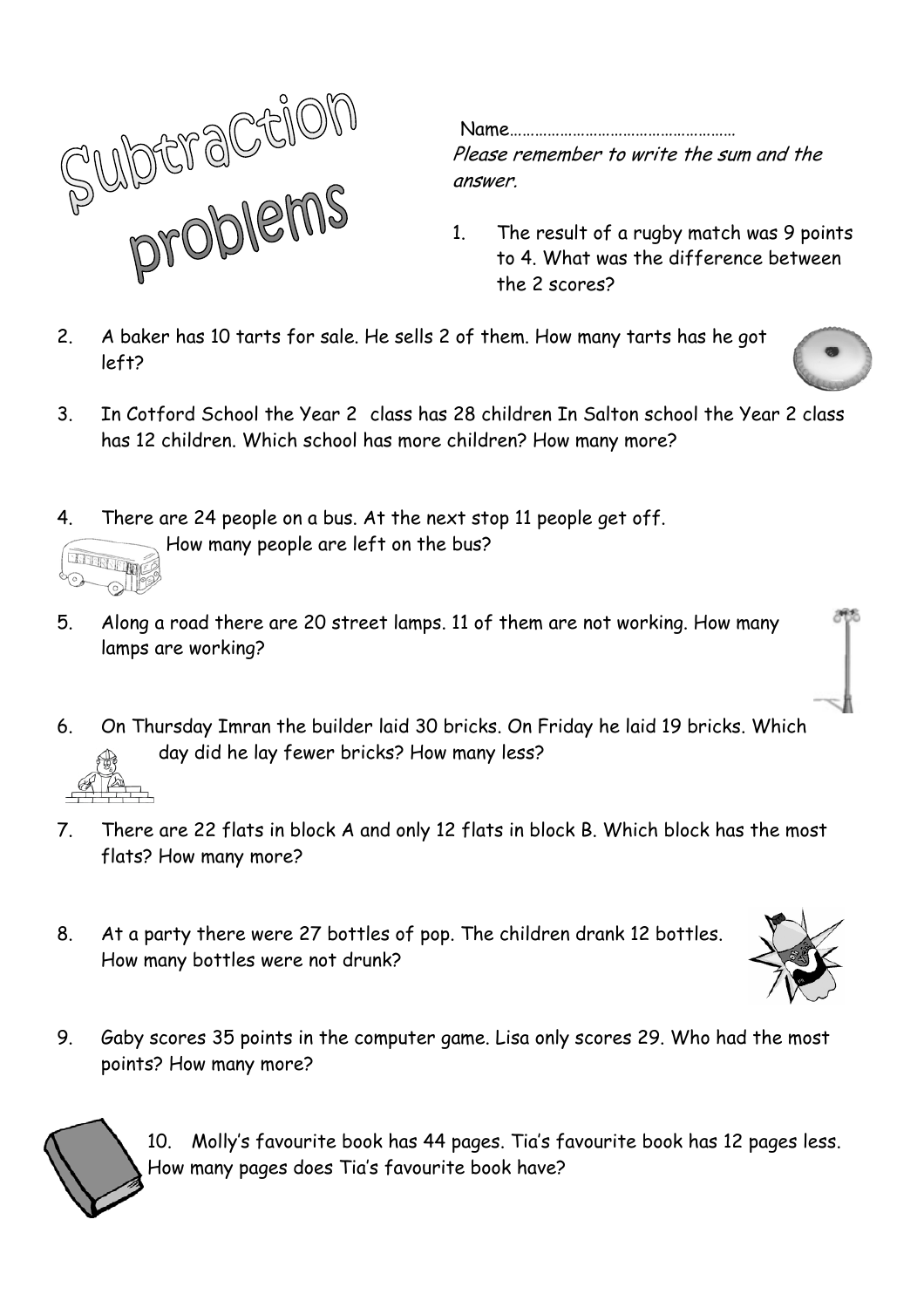

Name……………………………………….

## **Word Problems The Fairground**



Work out the answers to these problems. Show me what sums you did to get the answers.

- 1. There are 3 dodgem cars, each car holds 2 people. How many people could go on the ride?
- 2. 3 girls go on the teacups. It costs 10p each. How much did it cost altogether? How much change would they get from £1?
- 3. Mark & Rob went on the ghost train. It cost 20p each. How much did it cost altogether?
- 4. Darren bought a toffee apple for 55p. How much change did he get from £1?
- 5. The rollercoaster carriages hold 4 people. There are 5 carriages in total. How many people can go on the ride?
- 6. Suzy went on the waltzer. It costs 50p a go. How much would it cost her to go on twice?
- 7. Any one under 10 can pay half price for a ride on the rollercoaster. The full price is 40p. How much do under 10's pay?
- 8. Lucinda went to the fairground with £1. She left with 4p. How much did she spend when she was there?
- 9. Thomas went on the dodgems 6 times. Each time it cost 20p. How much did he spend?
- 10. Robert bought 2 teddy bears. They cost £1.50 each. How much did he spend on the bears?
- 11. The fairground closed at 5pm and all the children began to go home. They arrived home at quarter to 6. How long did it take them to get home?

If you finish write some of your own fairground problems for a friend to work out.

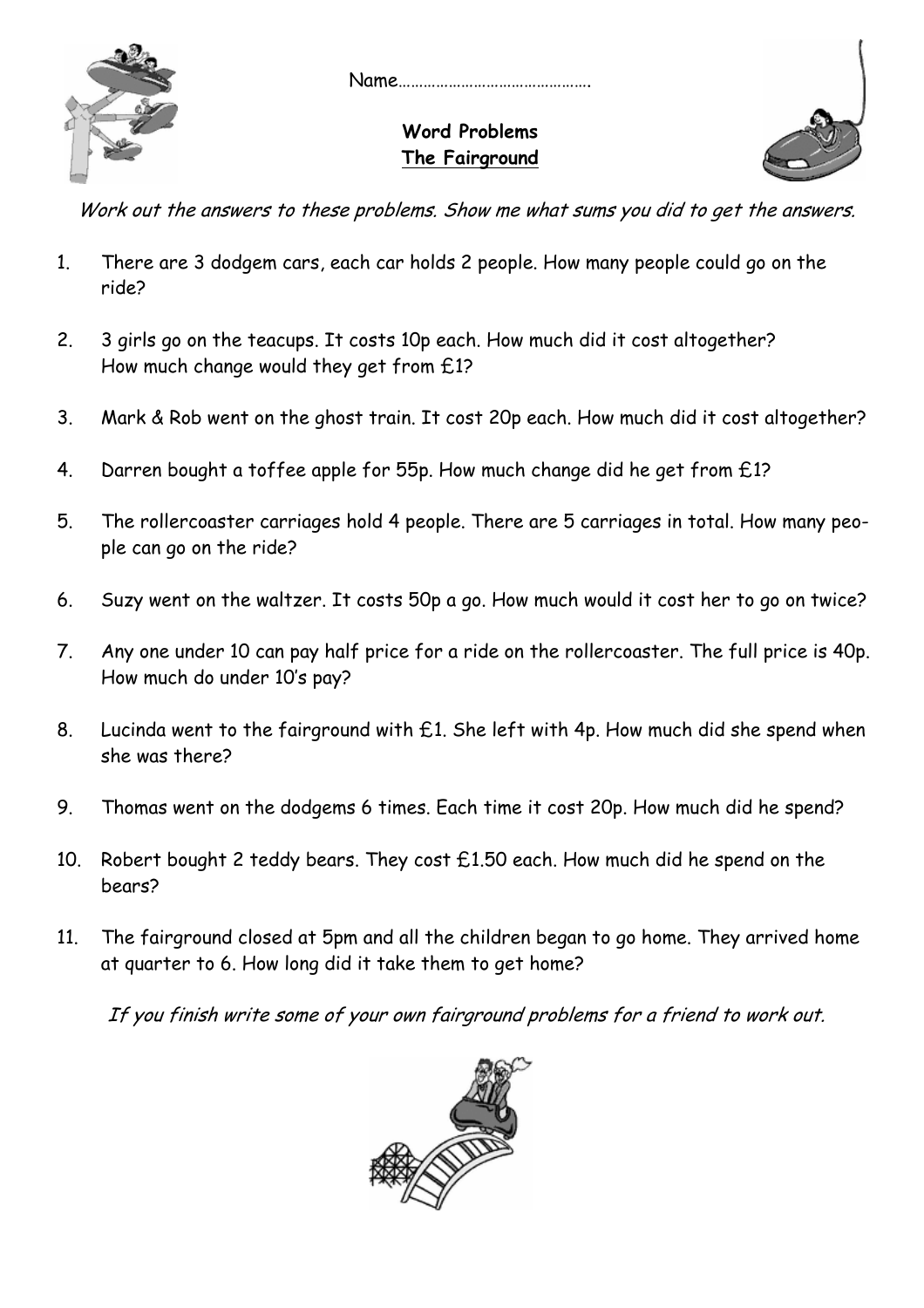#### **Pirate Problems**



- 1. Swashbuckler Sam was storing all the treasure chests aboard his ship the Jolly Buccaneer. He was making rows. In each row he put 4 chests. When he finished he had 8 rows. How many treasure chests did he have altogether?
- 2. Cannonball Charlie was preparing the cannon for the big battle. Next to each cannon he had to pile the cannonballs up in piles of 10. If he was in charge of 8 cannon, how many cannonballs would he need?
- 3. After the battle Looting Luke was dividing up the treasure. He had 100 gold coins to share between himself and 19 other pirates. How many gold coins would they each get?
- 4. The ships cook, Fearsome Foodie was trying to work out how many ship's biscuits to make for the crew. There were 30 men aboard and they each needed 2 biscuits. How many biscuits did fearsome Foodie need to make?
- 5. Captain Creakybone was in charge of steering the ship to the island. If the boat was going east but should have been going in the opposite direction, which way should it have been sailing?
- 6. Once at his island Captain Creakybone put his anchor down to stop the ship. His anchor was on a chain that was 50 meters long. It only reached half way to the bottom of the sea and the ship couldn't stop! How long would the chain need to be to reach the bottom?
- 7. Sly Sharpie was in charge of making the swords for all the pirates aboard ship. He made a sword that was 85cm long, it was 15cm too short!!! How long should the sword have been?
- 8. Deck hand Darren found 9 rats on the top deck. He found 3 times as many on the bottom deck. How many rats were on the bottom deck?
- 9. Hanging Harry was busy preparing the hammocks for all his friends to sleep in. He had 15 hammocks but there were 30 crew, what should he do?



 10. Captain Creakybone set sail from the island on Tuesday at 9:00am. If it took him 3 days and 2 hours to reach the shark infested waters, when did he arrive there?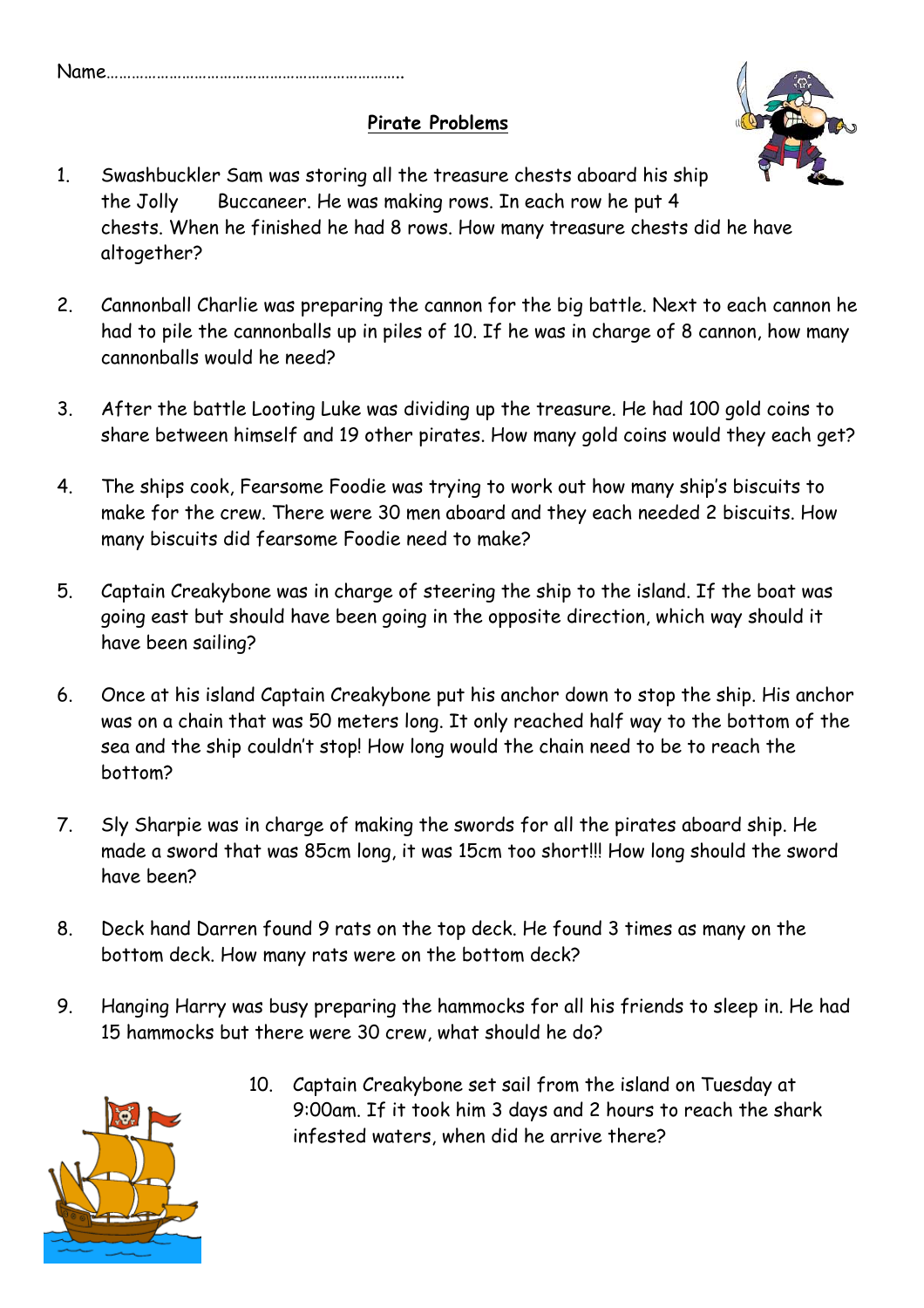## **Doubling Problems**



1. In one packet there are 12 daffodil bulbs. There are twice as many bulbs in the tulips packet. How many tulip bulbs are there?

- 2. A truck has 8 wheels, how many wheels would be on 2 trucks?
- 3. On Monday Harry buys 14 stickers. On Tuesday she buys double that number. How many stickers does she buy on Tuesday?
- 4. James has a tube of 30 smarties. He eats half of them. How many are left?



5. There are 13 biscuits on a plate. Mum then adds another 14. How many biscuits are on the plate now?

- 6. A box contains 11 pencils. Harriet put another 12 pencils into the box. How many pencils are in the box now?
- 7. I am a number. If I add 2 to my number, then double the answer I get 20. What am I?
- 8. A baker has 12 tarts for sale. He sells half of them. How many are left?
- 9. 4 girls have arrived at Lisa's party. Soon double that amount arrive. How many girls are at Lisa's party altogether, including Lisa?





10. On one side of a road there are 15 houses. On the other side there are 16. How many houses are in the street?

- 11. Rashid sells 12 tickets for the school concert. Amy sells 11. How many tickets have they sold altogether?
- 12. A 28cm piece of wood is cut into 2 equal lengths. What is the length of each piece?
- 13. Felicity puts her toy sheep together in twos. She has 9 pairs of sheep. How many sheep does she have altogether?

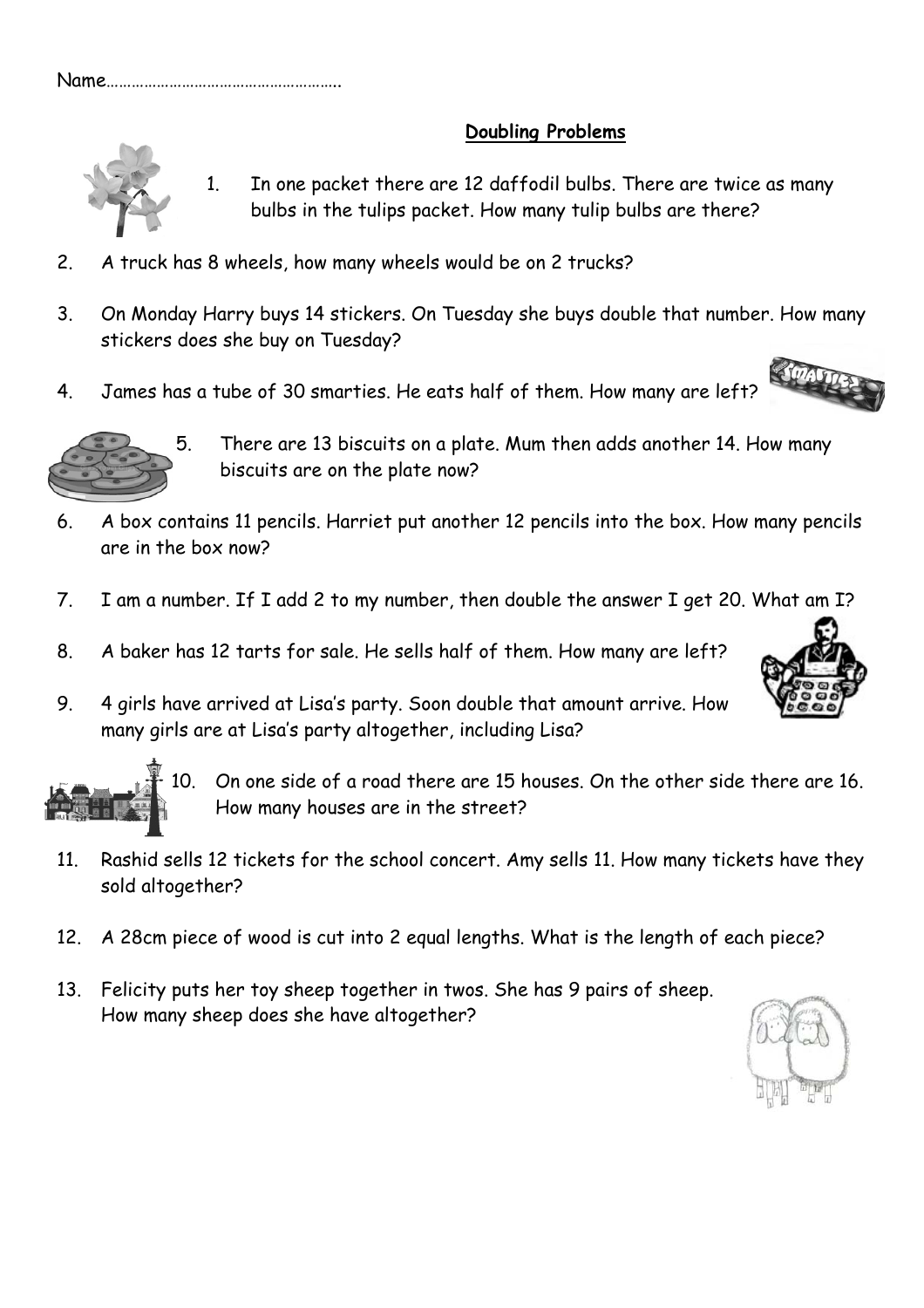# **Fun Fractions! Problems**



- John breaks 1 of his 4 toy cars. What fraction has he broken?
- 2. There are 40 dogs at the dog show. Half of them are poodles. How many of the dogs are poodles?
- 3. Wallshill score 6 goals in a football match. Headby score half that number. How many goals do Headby score?
- 4. Helen has 15 smarties. Emma has double that. How many smarties does Emma have?



- 5. A storm breaks one quarter of the windows in a house which has 8 windows. How many windows were broken?
- 6. Jake makes 28 sandwiches. His mother said she only needed half that number. How many sandwiches should Jake have made?
- 7. In a box there are 24 oranges. You can only fit half of them into a bag. How many oranges could you fit into a bag?
- 8. There are 18 children in a class. One quarter of them are boys. How many boys are in the class?



9. There are 20 people waiting for the rollercoaster ride. Each carriage can fit 5 people in it. There are 4 carriages. Will all the people fit on the ride?

- 10. A gardener is planting trees at school. She plants 15 trees at the front of school and double that number at the back. How many trees does she plant in total?
- 11. A squirrel has 34 nuts. He eats half of them. How many nuts does he have left?



12. If you double me them halve me the answer you get is 28. What number am I?

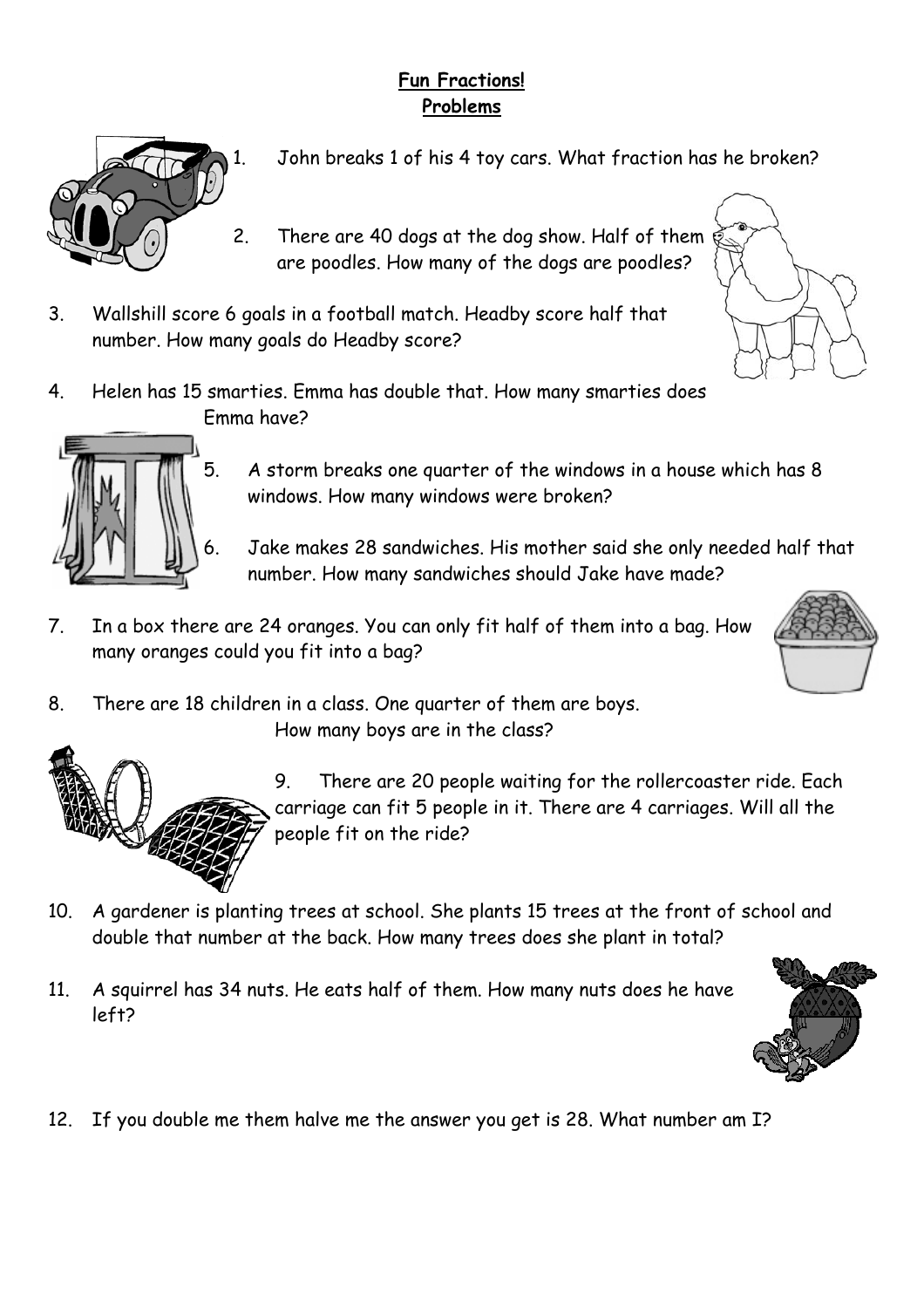#### **Money Problems 1**

- 1. On a cake stall buns cost 5p each. Frank buys 5 buns. How much does she spend in total?
- 2. Frank pays with a 50p coin. How much change would he get?



- 3. A magazine costs £1. How much would 3 magazines cost?
- 4. Animal badges cost 2p each. Sally wants to buy 11. How much money would she need?
- 5. In her purse Katie has three 2p coins. How much is in her purse?
- 6. Would Katie be able to buy a toffee bar which costs 10p?



 7. Each week Winston saves a 5p coin. Altogether he has saved 25p. How many weeks has he been saving?

- 8. What am I? I am a round silver coin. I am between 5p and 20p.
- 9. A bus ticket costs 50p, how much would two bus tickets cost?





11. How much more does he need to buy an 80p ice-cream.

- 12. Sarah's mum buys a loaf of bread for 70p and a chocolate bar for 30p. How much does she spend?
- 13. Harry uses a  $E1$  coin to buy a toy which costs 70p. How much change would he get?
- 14. Helen saves 20p of her pocket money every week. How much will she have saved after 4 weeks?
- 15. What am I? I am an amount of money. The total of one of every coin makes me.